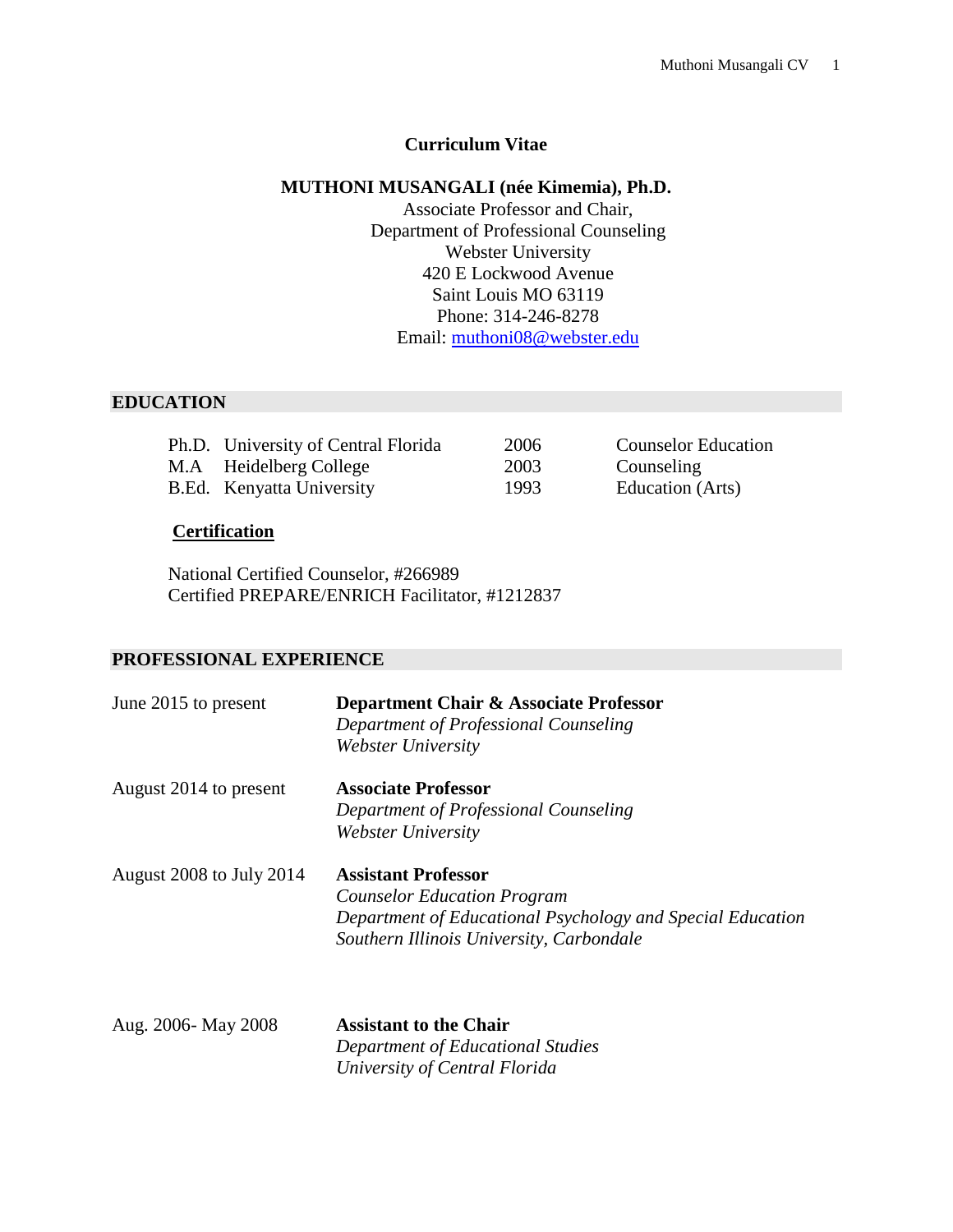|                       | <b>Adjunct Faculty</b><br>Department of Child, Family and Community Sciences<br>University of Central Florida |
|-----------------------|---------------------------------------------------------------------------------------------------------------|
| Aug $2003 - May 2006$ | <b>Graduate Research &amp; Teaching Assistant</b>                                                             |
|                       | University of Central Florida, Orlando, Florida                                                               |
| $2003 - 2005$         | <b>Doctoral Counseling Intern</b>                                                                             |
|                       | University of Central Florida Community Counseling Clinic                                                     |
| $2001 - 2003$         | <b>Graduate Research Assistant</b>                                                                            |
|                       | MAC Program, Heidelberg College, Tiffin, Ohio                                                                 |
| $2002 - 2003$         | <b>Counseling Intern</b>                                                                                      |
|                       | Choice Rehab of Greater Ohio (Betty Jane Center, Tiffin, OH)                                                  |
| $1994 - 2000$         | <b>High School Teacher</b>                                                                                    |
|                       | Loreto Convent Valley Road, Nairobi, Kenya                                                                    |
| 1993 - 1994           | <b>High School Teacher</b>                                                                                    |
|                       | St. Angela's Girls High School, Kitui, Kenya.                                                                 |

## **RESEARCH & SCHOLARSHIP**

#### **PUBLICATIONS**

- Fuenfhausen, K., Young, S., Cashwell, C. & **Musangali, M**. (September 2016). History and Evolution of Clinical Mental Health Counseling. In J. S. Young & C. S. Cashwell (Eds.), *Clinical mental health counseling: elements of effective practice*. Thousand Oaks, CA: SAGE.
- **Musangali, M.,** Daire, A. & DeLorenzi, D. (2016). The Impact of Caregiver Coping Strategies and Patient Level of Functioning on Perception of Caregiver Burden among Caregivers of Persons Living with HIV and AIDS in Kenya. *Journal of HIV/AIDS and Social Services.* DOI: 10.1080/15381501.2014.912176.
- Okech, J.A. & **Kimemia, M.** (2013). Professional Counseling in Kenya. In T. Hohensil, N. Amundson, & S. Niles (Eds.), *Handbook of international counseling* (pp. 31-39). Fairfax, VA: American Counseling Association.
- Okech, J.A. & **Kimemia, M.** (2012). Professional Counseling in Kenya: History, Current Status, and Future Trends. *Journal of Counseling and Development, 90, 1,* 107-112, DOI: 10.1111/j.1556-6676.2012.00015.x*.*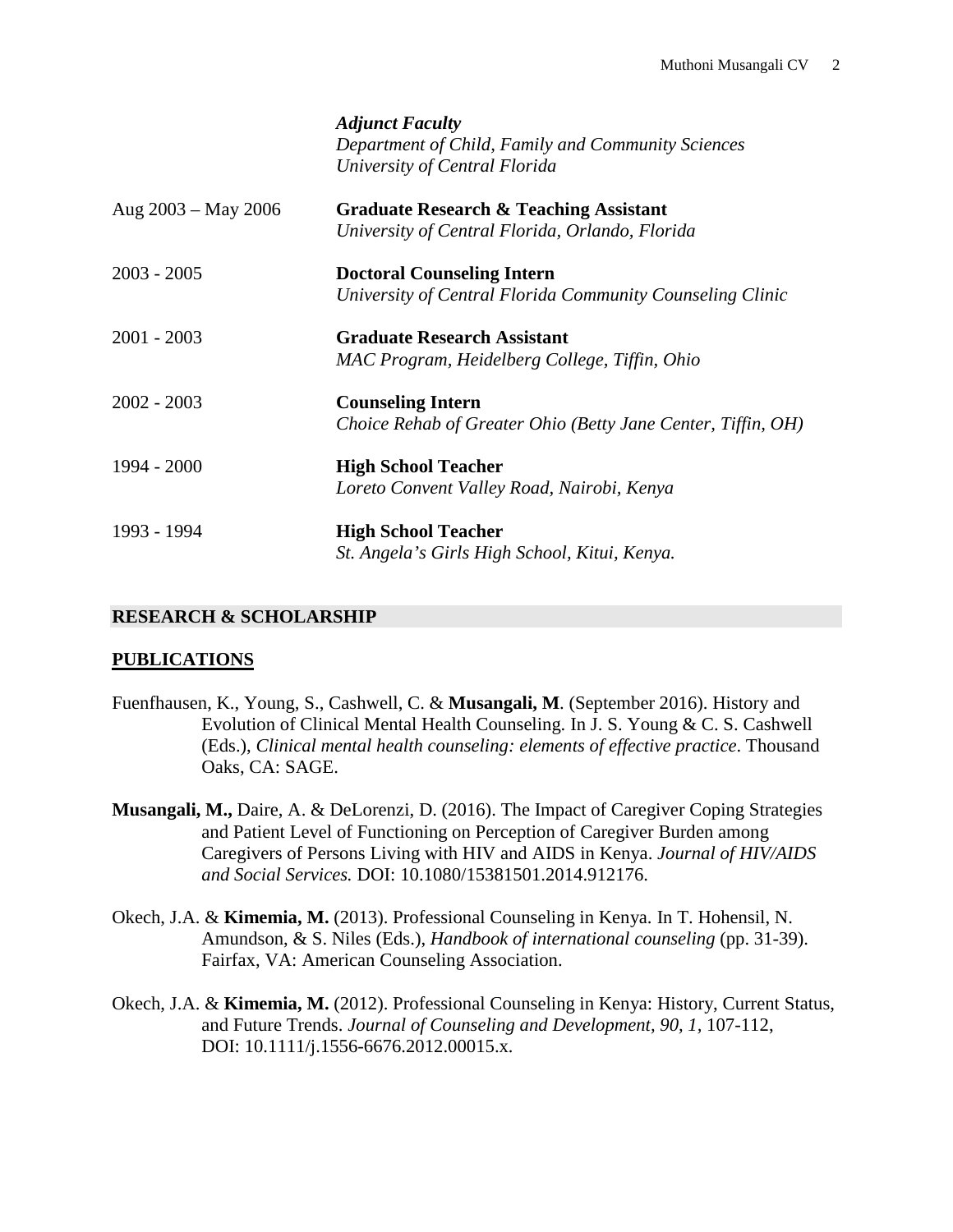- **Kimemia, M.,** Asner-Self, K., & Daire, A. (2011). An exploratory factor analysis of the Brief COPE with a sample of Kenyan caregivers. *International Journal for the Advancement of Counselling.* DOI: 10.1007/s10447-011-9122-8
- Daire, A., Munyon, M., Carlson, R., **Kimemia, M**., & Mitcham, M. (2011). Examining distress between parents of children with and without special needs. *Journal of Mental Health Counseling, 33, 2,* 177-188*.*
- Chambers, R.A., Zyromski, B., Asner-Self, K.K., & **Kimemia, M**. (2010). Prepared for school violence: school counselors' perceptions of preparedness for responding to acts of school violence. *The Journal of School Counseling, 8, 33.*  http://www.jsc.montana.edu/articles/v8n33.pdf
- Livingston, T., Schmuldt, L., **Kimemia, M.** & Smith, H. (2008). Relationship between counselor altruism and client progress. *Kentucky Counseling Journal, 27, 1*, 56-59.

## **Book Reviews**

**Kimemia, M.** (2012). Mental health disorders in adolescents: a guide for parents, teachers, and professionals [Review of the book *Mental health disorders in adolescents: a guide for parents, teachers, and professionals*]. *Counseling Today, 54, 10,* 26-27.

#### **Other**

**Musangali, M.** & Smith, A. (2017). Webster University South Carolina CACREP self-study. **Kimemia, M.,** Champe, J., Asner-Self, D., Glance, D. & White, L. (2012). Southern Illinois University Carbondale CACREP self-study.

# **GRANTS**

Organization: **Webster University** Amount: \$ 9,850 Title: DARAJA: Bridging Cultural Integration and Racial Identity Development among Kenyan Immigrants in Saint Louis North County Principal Investigator: **Musangali, M.** Date Submitted: November 2015 Decision: **N**ot funded

Organization: SIUC Office of Research Development and Administration Amount: \$ 16, 080 Title: The effect of homemade alcoholic brews on women in rural Kenya Principal Investigator: **Kimemia, M**. Date Submitted: November 8, 2010 Decision: Not funded

Organization: US Department of Health and Human Services, Office of Minority Health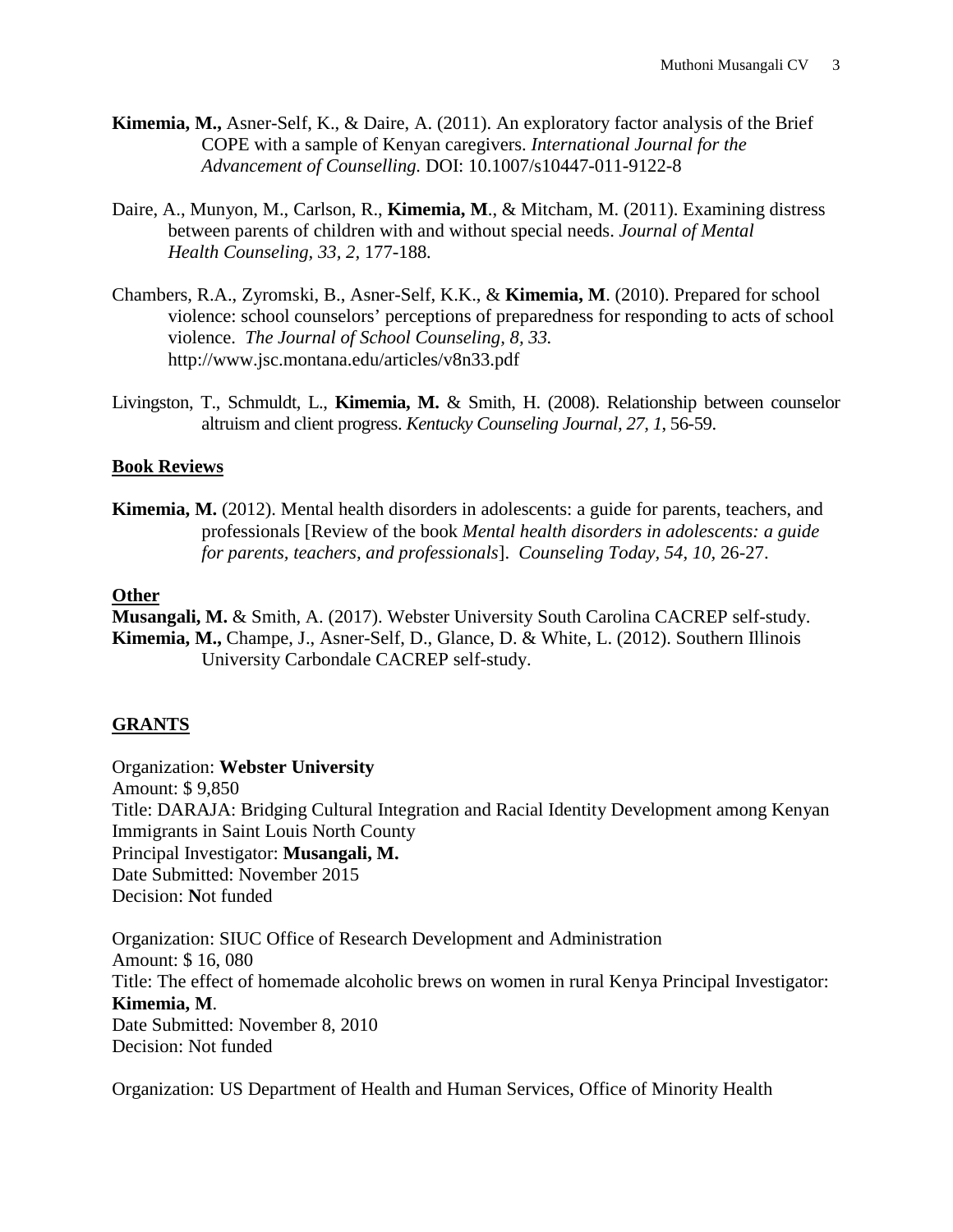Amount: \$ 831, 282 Title: Project YES: Youth Empowerment Services Principal Investigator: **Kimemia, M**. Co-Principal Investigator: York-Anderson, D. Date Submitted: September 3, 2009 Decision: **Approved** but not funded

Organization: Department of Health and Human Services, Office of the Secretary, Office of Public Health and Science, Office on Women's Health. Amount: \$ 676, 462 Title: Straight Talk on Preventing HIV Principal Investigator: York-Anderson, D. Co-Principal Investigator: Ashby, S. & **Kimemia, M**. Date Submitted: August 2009 Decision: **N**ot funded

Organization: Holmes Partnership, University of Central Florida Amount: \$ 1, 000 Title: Project TEACH: teachers eradicating AIDS: coalition for health Principal Investigator: **Kimemia, M**. Date Submitted: 2007 Decision: Funded

Organization: Department of Educational Studies, University of Central Florida Amount: \$ 4,500 Title: East Africa Study Abroad & Faculty Exchange Program.Special Initiatives Grant Principal Investigator: Stewart, T. Co-Principal Investigator: **Kimemia, M**. Date Submitted: 2007 Decision: Funded

Organization: Department of Educational Studies, University of Central Florida Amount: \$ 3,500 Title: Special Initiatives Grant Principal Investigator: Biraimah, K. Co-Principal Investigator: **Kimemia, M**. Date Submitted: 2006 Decision: Funded

Organization: Toni Jennings Exceptional Education Institute, University of Central Florida Amount: \$ 6,000 Title: Project TEACH: teachers eradicating AIDS: coalition for health Principal Investigator: **Kimemia, M.** Co-Principal Investigator: Leinsing, D. & Robinson, E. Date Submitted: 2007 Decision: Funded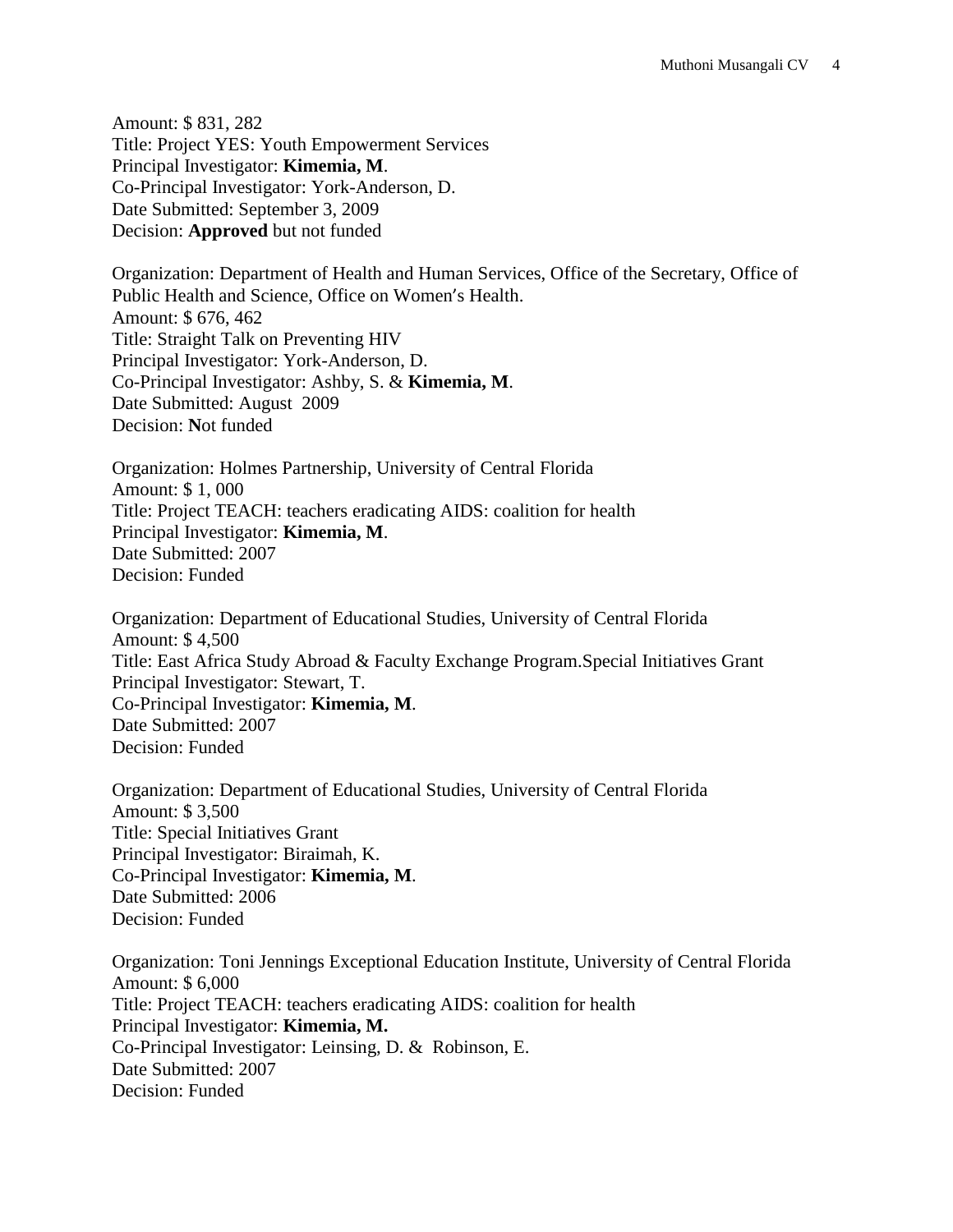Organization: Florida Department of Education Amount: \$ 10,000 Title: Education Minor in Professional Teacher Preparation Principal Investigator: Biraimah, K. Co-Principal Investigator: **Kimemia, M**. Date Submitted: 2007 Decision: Funded

Organization: Toni Jennings Exceptional Education Institute, University of Central Florida Amount: \$ 6,000 Title: TJEEI Scholar Research Initiatives Principal Investigator: **Kimemia, M.** Co-Principal Investigator: Leinsing, D. & Robinson, E. Date Submitted: 2006 Decision: Funded

Organization: American Association of University Women International Fellowship Amount: \$ 20, 000 Title: Caregiver Burden among female caregivers in Kenya Principal Investigator: **Kimemia, M**. Date Submitted: 2005 Decision: Funded

# **CONFERENCE PRESENTATIONS**

- Stehn, M. & **Musangali, M.** (2018). *Navigating the Dialectic Between Responsible Gatekeeping versus Inclusive, Student-Centered Learning.* Presented at Webster University Teaching Festival. Saint Louis, MO.
- Liberati, R., & **Musangali, M.** (2017). *Investigating the impact of knowledge of sexuality development on school counselors' attitudes towards gay male K-12 students.* Poster session accepted for the annual conference of the Illinois Counseling Association. Lisle/Naperville, IL.
- Chakaryan, H., Singaravelu, H., & **Musangali, M.** (2016). *Innovative Multicultural Education & Supervision by Diverse Faculty as Former International Students.* North Central Association for Counselor Education and Supervision, Bloomington, MN.
- Chakaryan, H. & **Musangali, M**. (2015, October). *Multicultural Instruction of Crisis/Disaster Intervention and Trauma Counseling to a Culturally Diverse Student Population in Counseling Programs.* Association for Counselor Education and Supervision conference, Philadelphia, PA.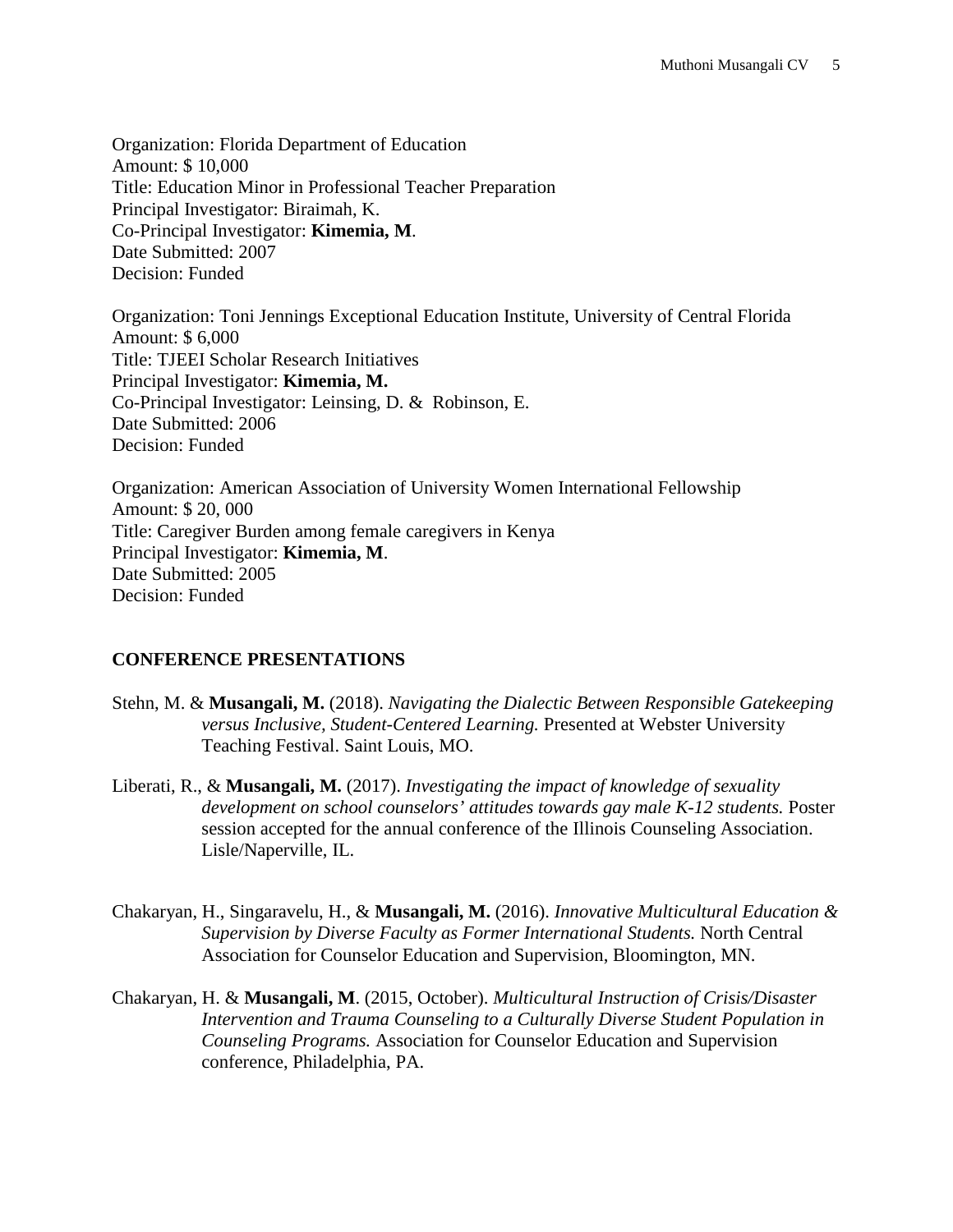- Moore, M., Stout, V., & **Kimemia, M.** (2014, October). *In the Classroom: The Role of Power, Privilege, and Racial Identity.* North Central Association for Counselor Education and Supervision, Saint Louis, MO.
- Ibrahim, N., Kamsani, S., & **Kimemia, M.** (2013, October). *The Role of Individual Personality Differences in the Triadic Supervisory Working Alliance.* Association for Counselor Education and Supervision, Denver, CO.
- Hohensil, T., Amundson, N., Niles, S., Henning, S., Hinkle, S., Okech, J., **Kimemia**, **M**., et al. (2013, March). *Counseling around the world.* American Counseling Association, Cincinnati, OH.
- Alton, K., **Kimemia, M**., Kardatzke-Fuenfhausen, K., & Champe, J. (March 2013). *An investigation of guilt-proneness among non-traditional students.* American Counseling Association, Cincinnati, OH.
- Glance, D. & **Kimemia, M.** (March 2013). *Transforming School Counseling in Southern Illinois: Partnering for Student Success.* Closing the Gap Conference, Carterville, IL.
- Champe, J. & **Kimemia, M**. (2012). *Supervision in the real world: Balancing clinical and administrative tasks in community agency supervision.* North Central Association for Counselor Educators and Supervisors, Kansas City, KS.
- Champe, J., Asner-Self, K., Kardatzke, K. & **Kimemia, M.** (2011, October). *Facing an Uncertain Future: How One CACREP-Accredited Counselor Education Program Addresses Hiring Freezes, Administrative Upheaval, Squabbling Unions, Looming Re-Accreditation, and a Fiscally Insolvent State System.* Presented at the Association for Counselor Education and Supervision conference, Nashville, TN.
- **Kimemia, M.** (2011, July). *Towards culturally congruent counseling models: implications for curriculum development.* Presented at the International Conference on Education (ICE) Conference, Nairobi, Kenya.
- **Kimemia, M**., Campbell, J., Ibrahim, N., Kamsani, S., & Yusof, H. (2010, October). *Multicultural supervision: navigating difficult dialogues in supervision*. Presented at North Central Association for Counselor Education and Supervision (NCACES) Conference, Itasca, IL.
- **Kimemia, M**., Hood, M., Sriner, K., Thomas, T., & Weshinskey, N. (2010, October). *Managing practicum student anxiety: implications for counselor preparation.* Presented at North Central Association for Counselor Education and Supervision (NCACES) Conference, Itasca, IL.
- **Kimemia, M**. (2010, March). *Talk talk talk, what will that do for me*? *Help-seeking attitudes and coping styles among Kenyan university students.* Presentation at the American Counseling Association Conference, Pittsburg, PA.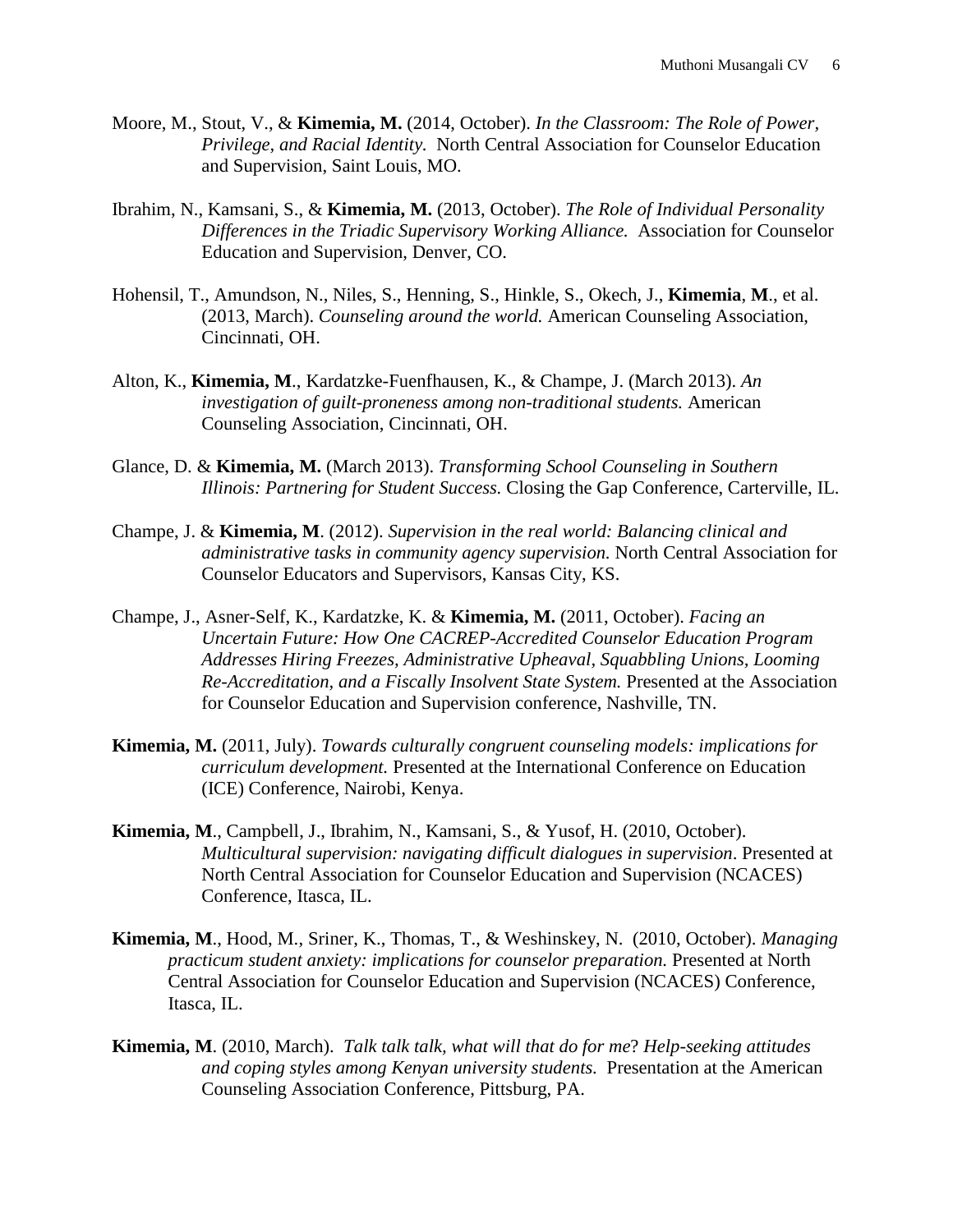- Pimpleton, A. & **Kimemia, M.** (2009, October). *HIV and AIDS among African American women: exploring self-efficacy and locus of control as risk factors in safer sex practices.* Presented at the Association for Counselor Education and Supervision Conference, San Diego, CA.
- Livingston, T., Schmuldt, L. & **Kimemia, M.** (2009, October). *Teaching group work in counselor education programs: why is the screening process left out?* Presented at the Association for Counselor Education and Supervision Conference, San Diego, CA.
- **Kimemia, M. &** Asner-Self, K. (2008, October). *A factor analysis of the Brief COPE with caregivers in Kenya.* Presented at North Central Association for Counselor Education and Supervision (NCACES) Conference, Indianapolis, IN.
- Schmuldt, L., **Kimemia, M. &** Livingston, T**.** (2008, October). *Using Dialectical Behavior Therapy in addressing practicum student anxiety.* Presented at North Central Association for Counselor Education and Supervision (NCACES) Conference, Indianapolis, IN.
- **Kimemia, M.** (2008, January). Project TEACH in Kenya: breaking the silence. Presented at the Holmes Partnership National Conference, Orlando, FL.
- **Kimemia, M.** & Leinsing, D**.** (2007, January). *Project TEACH: a university partnering with teachers in rural Kenya to create a health-enhancing community.* Presented at the Holmes Partnership National Conference, San Antonio, TX.
- **Kimemia, M**., Gikundi, E. & Ngaruiya, P. (2007, September). *Project TEACH: teachers eradicating AIDS- coalition for health in Kenya.* Presented at Kenya Association of Professional Counsellors Conference, Nairobi.
- **Kimemia, M.** (2006, September). *The state of the Kenyan dialogue: a discourse on sexuality in education.* Presented at Kenya Association of Professional Counsellors Conference, Nairobi, Kenya.
- **Kimemia, M.** (2006, September). *Hope among caregivers: breaking the cycle of helplessness in the face of HIV/AIDS.* Presented at Kenya Association of Professional Counsellors Conference, Nairobi, Kenya.
- **Kimemia, M**., Johnson, N., & Smith, H. (2006, April). *Culturally responsive HIV/AIDS Counselling: presentation of findings from focus groups with counsellors in Kenya.* Presented at American Counseling Association Conference, Montreal, Canada.
- **Kimemia, M.** & Howard, T. (2005, September). *Ethical issues for counsellors in the management of HIV/AIDS.* Presented at Kenya Association for Professional Counsellors Conference, Nairobi Kenya**.**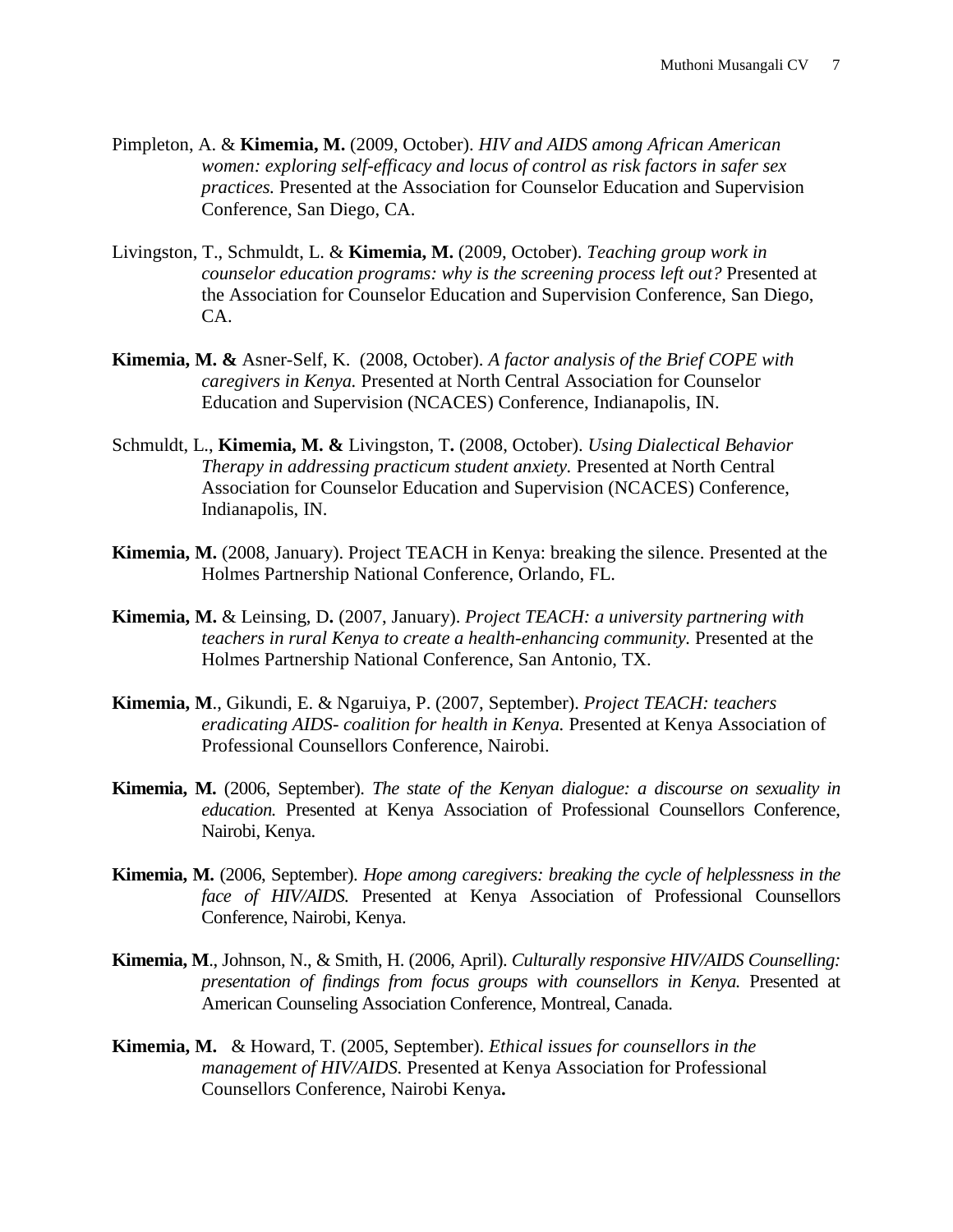- Schmuldt, L., Livingston, T., **Kimemia, M.,** & Smith H. (2005, June). *An investigation into the relationship between counselor altruism and client.* Presented at Consortium for Social Responsibility and Character Education (CSRCE) Conference, Orlando, FL.
- **Kimemia, M**., Okech, J. Gitonga, S., Ng'ang'a, R. & Wanjau, W. (2005, April). *Voices from Kenyan counselors: HIV counseling in Africa.* Presented at American Counseling Association Conference, Atlanta, GA.
- Platt, J., Johnson, N., **Kimemia, M.,** Marett, C., Marrah, C., Ruiz, M. & Young, W. (2005, March). *Birds of many feathers do flock together: a collaborative model that works for schools and universities.* Presented at Professional Development Schools National Conference, Orlando, FL.
- Young, W., **Kimemia, M.,** & Hopp, C. (2005, March). *From teacher to teacher: recruiting minority students through the Holmes Scholars Program.* Presented at Professional Development Schools National Conference, Orlando, FL.
- **Kimemia, M., &** Young, W. (2005, February). *Recruiting and retaining minority students through the Holmes Scholars Program.* Presented at the American Association of Colleges for Teacher Education (AACTE) Conference, Washington DC.
- **Kimemia, M. &** Smith H. (2004, October). *HIV counseling: re-examining the role of the counselor*. Presented at European Branch of the American Counseling Association (EB-ACA) Conference, Sonthofen, Germany.
- Smith, H., Korkut, F., & **Kimemia, M.** (2004, October). *Kenya, Turkey, and the U.S.: similarities and differences in counseling.* Presented at European Branch of the American Counseling Association (EB-ACA) Conference, Sonthofen, Germany.
- **Kimemia, M. &** Smith H. (2004, September). *HIV counseling: re-examining the role of the counselor.* Presented at Southern Association for Counselor Education and Supervision (SACES) Conference, Athens, GA.
- Livingston, T., **Kimemia, M.,** Schmuldt, L., & Smith H. (2004, September). *Technology in counseling. Are new counsellors trained to address the increasing trend of computer-aided issues in counseling?* Presented at Southern Association for Counselor Education and Supervision (SACES) Conference, Athens, GA.
- **Kimemia, M. &** Daire, A. (2004, June). *HIV counseling: implications for the family.* Presented at Consortium for Social Responsibility and Character Education (CSRCE) Conference, Orlando, FL.
- Brent, J., Hopp, C., **Kimemia, M.,** Mitcham-Smith, M., Mumford, V., Platt, J., Richmond, J., Williams, F. & Young, W. (2004, March). *Visions of work . . . past, present and future:*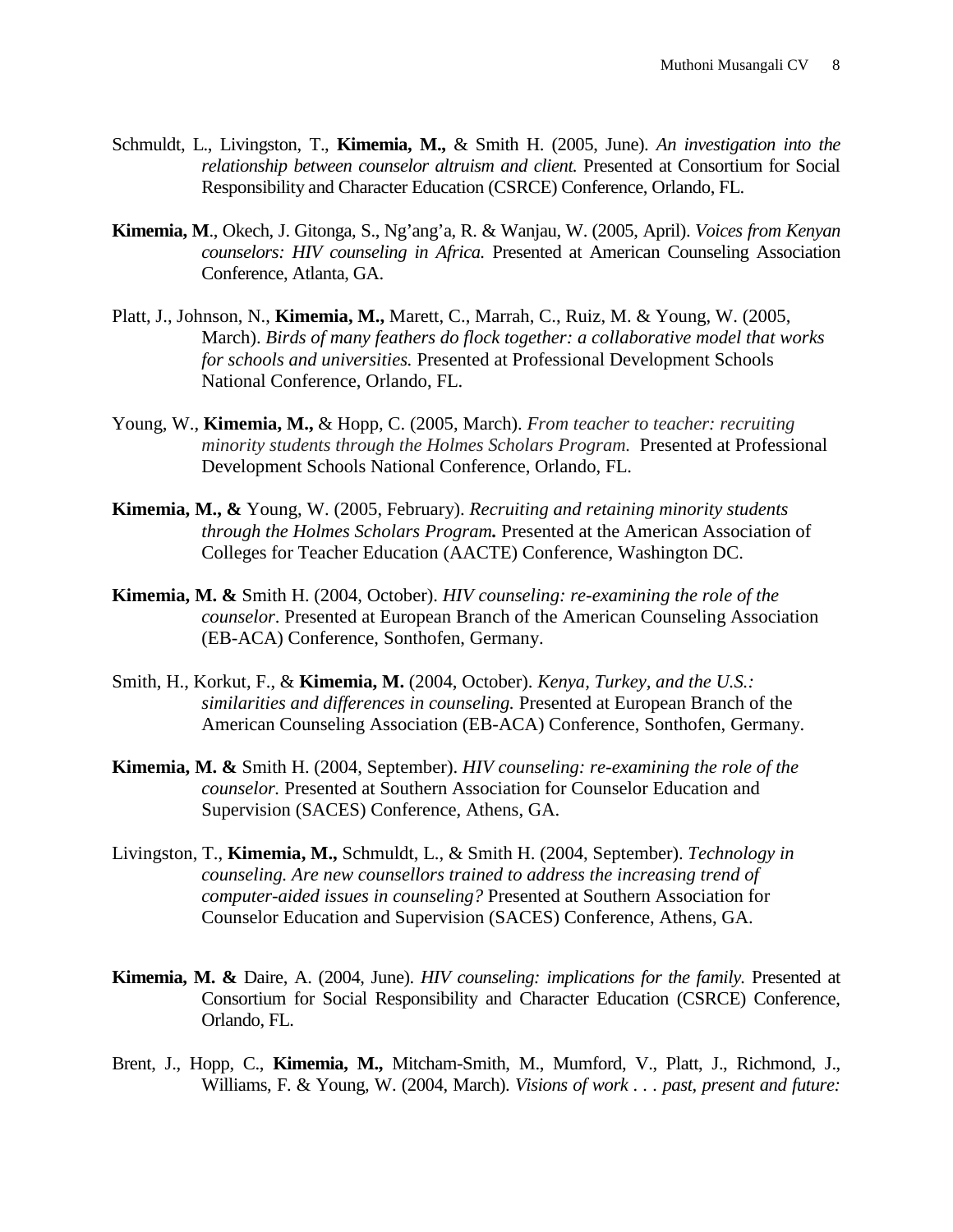*Holmes Scholars' work with partner schools.* Presented at Professional Development Schools National Conference, Orlando, FL.

- Brent, J., Hopp, C., **Kimemia, M.,** Mitcham-Smith, M., Mumford, V., Platt, J., Richmond, J., Williams, F. & Young, W. (2004, January). *How Holmes Partnership and Holmes Scholars initiatives provide mentoring for teachers and support for K-12 Schools.* Presented at Holmes Partnership National Conference, San Diego, CA.
- **Kimemia, M**., Livingston, T. & Smith, H. (2003, November). *Lessons learned: exposure to a different culture.* Presented at the University of Central Florida Global and Multicultural Education Week, Orlando FL.
- Cruikshanks, D. R., White, V. E. & **Kimemia, M.,** (2002, March). *Management of sexual feelings in Counselor supervision.* Paper presented at the American Counseling Association Conference, New Orleans, LA.
- Cruikshanks, D. R. & **Kimemia, M.** (2001, February). *Management of sexual feelings in counselor supervision.* Paper presented at the Ohio Association for Counselor Education and Supervision Conference, Columbus, OH.

#### **Workshops and invited presentations**

- **Musangali, M.** (2017, February). *My Destiny, My Choice: promoting mental health and learning to navigate transitions of life in boarding school.* Invited presentation at Gatanga CCM Girls High School, Kenya.
- Setele, J., Alakoc, P., Cuille, L., **Musangali, M.,** Guterman, G., & Goodarzi, J. (2016). *Challenging boundaries: an informal discussion on immigration.* Panel at the Webster University Human Rights Conference: "Equality Before the Law", St. Louis, MO.
- Glance, D. & **Kimemia, M.** (2013, October). *Transforming school counseling in Southern Illinois.* Invited presentation at the Annual Teacher Institute, Carbondale IL.
- Glance, D. & **Kimemia, M.** (2013, September). *On the frontline: implementing comprehensive school counseling in Southern Illinois.* Invited presentation at a meeting of Southern Illinois High School Counselors, Carbondale IL.
- **Kimemia, M.** & Glance, D. (2013, June). *Transforming school counseling in Southern Illinois.*  Invited presentation at the Teacher's Academy for Life-Long Learning (T.A.L.L.) Conference, Carbondale IL.
- Glance, D. & **Kimemia, M.** (2013, January). *Transforming school counseling in Southern Illinois.* Invited presentation at the Illinois Association of School Administrators, Shawnee Region meeting.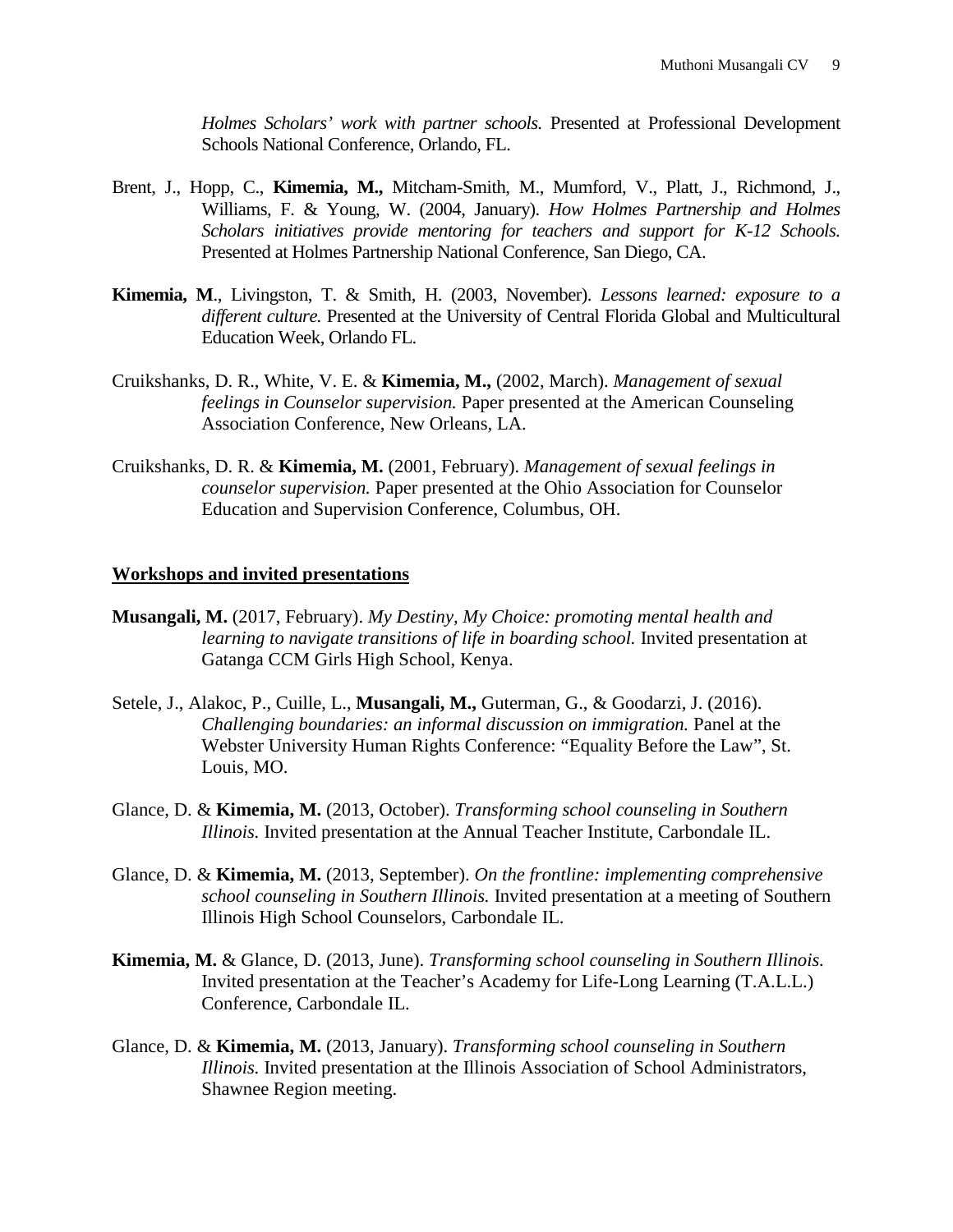- **Kimemia, M.** (2011). *Navigating the doctoral experience.* Guest speaker in EDUC 510 Introduction to Doctoral Studies Seminar, SIU, Carbondale.
- **Kimemia, M.** (2009). *Cross-cultural considerations in research.* Guest speaker in EPSY 576 Doctoral Research Seminar, SIU, Carbondale.
- Daire, A. & **Kimemia, M.** (2007, August). *Integrative model for brief couples counselling*. Three Day Pre-Conference Workshop for Counsellors, Nairobi Kenya.
- **Kimemia, M**. (2007, September)*. Eye on the prize: counselling strategies for working with adolescent girls in rural Kenya.* Invited presentation at Gachoire Girls School, Kenya.
- **Kimemia, M.** (2006, September). *Ethical issues for counselors in the management of HIV/AIDS. Invited* Presentation at Heidelberg College, Tiffin, OH.
- **Kimemia, M.** (2006, September). *Caregiver burden among females caring for a family member living with HIV/AIDS in Kenya*. Invited Presentation at Heidelberg College, Tiffin, OH.
- Lacy, G. L. & **Kimemia, M.** (2002, April). *Ethical decision making in counseling.* Invited presentation at Faculty Forum, Heidelberg College, Tiffin, OH.

#### **TEACHING & ADVISING**

#### **Webster University**

Teaching

**COUN 5450** Trauma, Crisis, and Emergency Relief Counseling (Online) **COUN 5600** Techniques of Group Counseling **COUN 5050** Human Growth and Development (Online) **COUN 5700** Lifestyle and Career Development (Online) **COUN 5220** Assessment in Counseling (Online) **COUN 5200** Research and Program Evaluation (Online)

Redesign of Web Courses **COUN 5200** Research and Program Evaluation (Online) **COUN 5450** Trauma, Crisis, and Emergency Relief Counseling (Online)

#### **Southern Illinois University, Carbondale**

**EPSY 501** Professional, Legal, and Ethical Issues in Community Counseling **EPSY 542** Career Development Procedures & Practices **EPSY 544** Appraisal in Counseling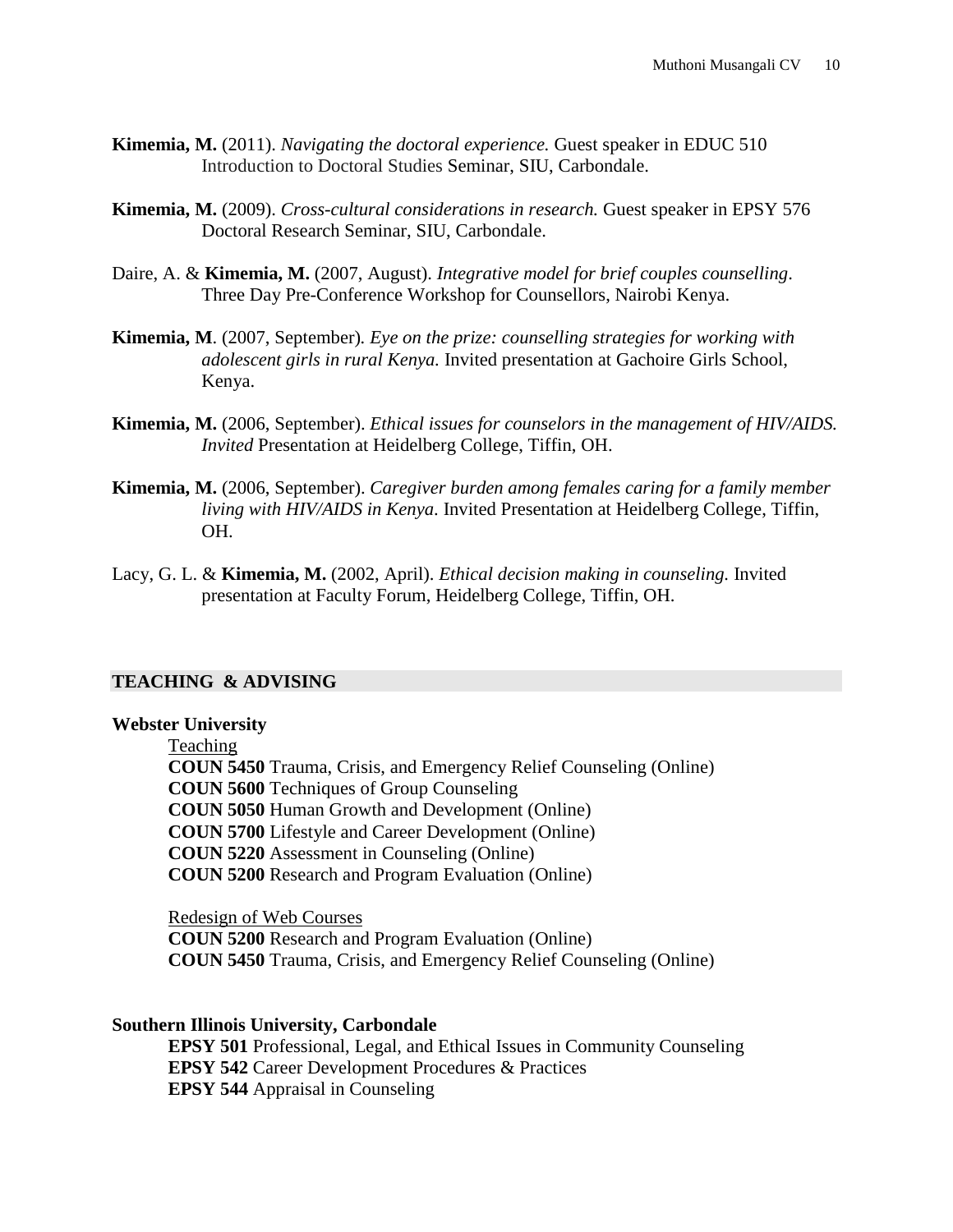**EPSY 547** Research & Evaluation in Counseling **EPSY 548A** School Counseling Practicum **EPSY 548B** Individual Counseling Practicum **EPSY 549** Diagnosis & Treatment in Counseling **EPSY 591** Internship in Counseling

## **University of Central Florida**

- **MHS 5005:** Introduction to the Counseling Profession
- **MHS 6401**: Techniques of Counseling
- **MHS 6500**: Group Procedures and Theories in Counseling
- **MHS 6803**: Counseling Practicum

## **PhD & MASTERS COMMITTEES**

#### **Doctoral**

- Llena Chavis, 2013 to 2014, Co-Chair
- Asher Pimpleton, 2009-2012, Co-Chair
- Llena Chavis, 2010-2012, Member
- Joseph Campbell, 2012-2014, Member
- Nabisah Ibrahim, 2012-2014, Member
- Siti Kamsani, 2012-2014, Member
- Tatyana Schupak, 2012-2014, Member
- Amber Manning, 2012-2014, Member
- Jason Arnold, 2009-2011, Member

## **Masters**

- Kristian Alton, 2011-2012, Chair
- Rebecca Chambers, 2008-2009, Member
- Chinaka Agwu, 2008-2009, Member

## **Supervision of Teaching**

Fall 2013: James Morton & Joseph Campbell Summer 2012: Nabisah Ibrahim & Peter Boccone Spring 2012: Siti Kamsani and Hapsah Yusuf

#### **Supervision of supervision**

Spring & Summer 2013: Maia Moore & Joel Barrientos Spring & Summer 2012: Siti Kamsani & Nabisah Ibrahim Fall 2011: Siti Kamsani Spring & Summer 2009: Asher Pimpleton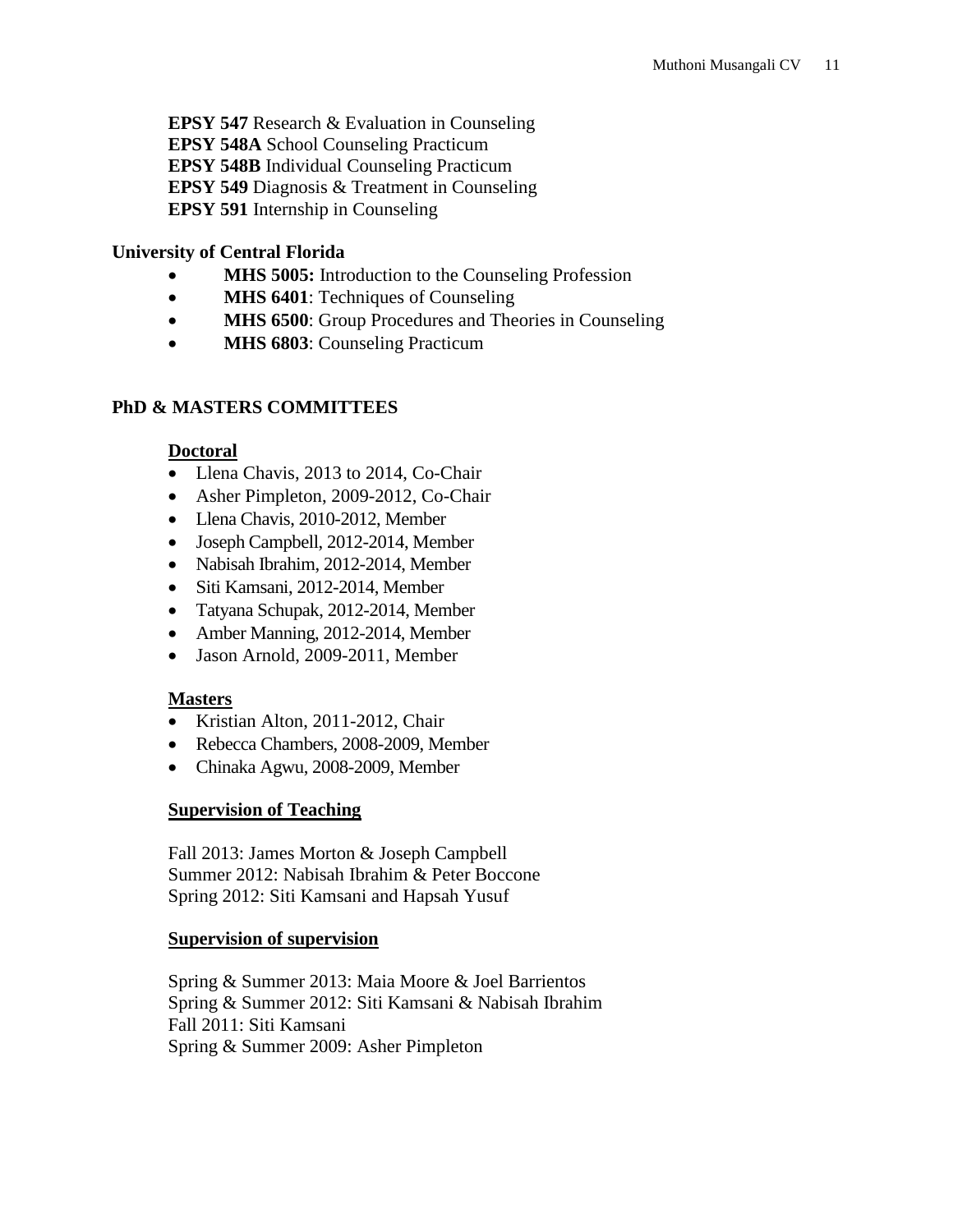#### **PROFESSIONAL SERVICE**

#### **University Service- Webster University**

- Faculty Senate Grievance Committee Member
- University Accessibility Committee -Member
- Search Committee: Dean, College of Arts and Sciences, Summer/Fall 2016-Spring, 2017.
- Member, Committee of Department Chairs, College of Arts and Sciences, June 2015-present

#### **Department Service – Webster University**

- Chair, Department of Professional Counseling, June 2015 to date
- CACREP Liaison, Department of Professional Counseling, Webster South Carolina, June 2016 to date
- CACREP Liaison, Department of Professional Counseling, Webster Groves Campus, June 2015 to date
- Member, Search Committee for Dean of College of Arts & Sciences, 2016
- Chair, Admissions Committee, Department of Professional Counseling, 2015
- Member, Admissions Committee, Department of Professional Counseling, 2014-2015
- Member, Online Committee, Department of Professional Counseling, 2015
- Member, Assessment Committee, Department of Professional Counseling, 2015

## **Department Service - SIU**

- CACREP Liaison, Counselor Education Program, SIU Carbondale, 2009 to 2014
- Website Management, Counselor Education Program, 2012-2014
- National Counselor Exam (NCE) Coordinator, Counselor Education Program, SIU Carbondale, 2009 to 2014
- Advisor: 16 students in Clinical Mental Health and School Counseling tracks of the Counselor Education Program
- Member, EPSY Faculty Search Committee for Assistant Professor in Counselor Education 2011- 2012.
- Interim School Counseling Coordinator, 2011-2012
- Member, EPSY Faculty Search Committee for Assistant Professor in Counselor Education 2009-2010.
- Clinical Experiences Coordinator, Counselor Education Program, SIU, 2008 to 2014
- Member, Personnel Committee, Department of Educational Psychology and Special Education, 2009-2010
- Member, Advisory Committee, Department of Educational Psychology and Special Education, 2008-2009

#### **College and University Committees - SIU**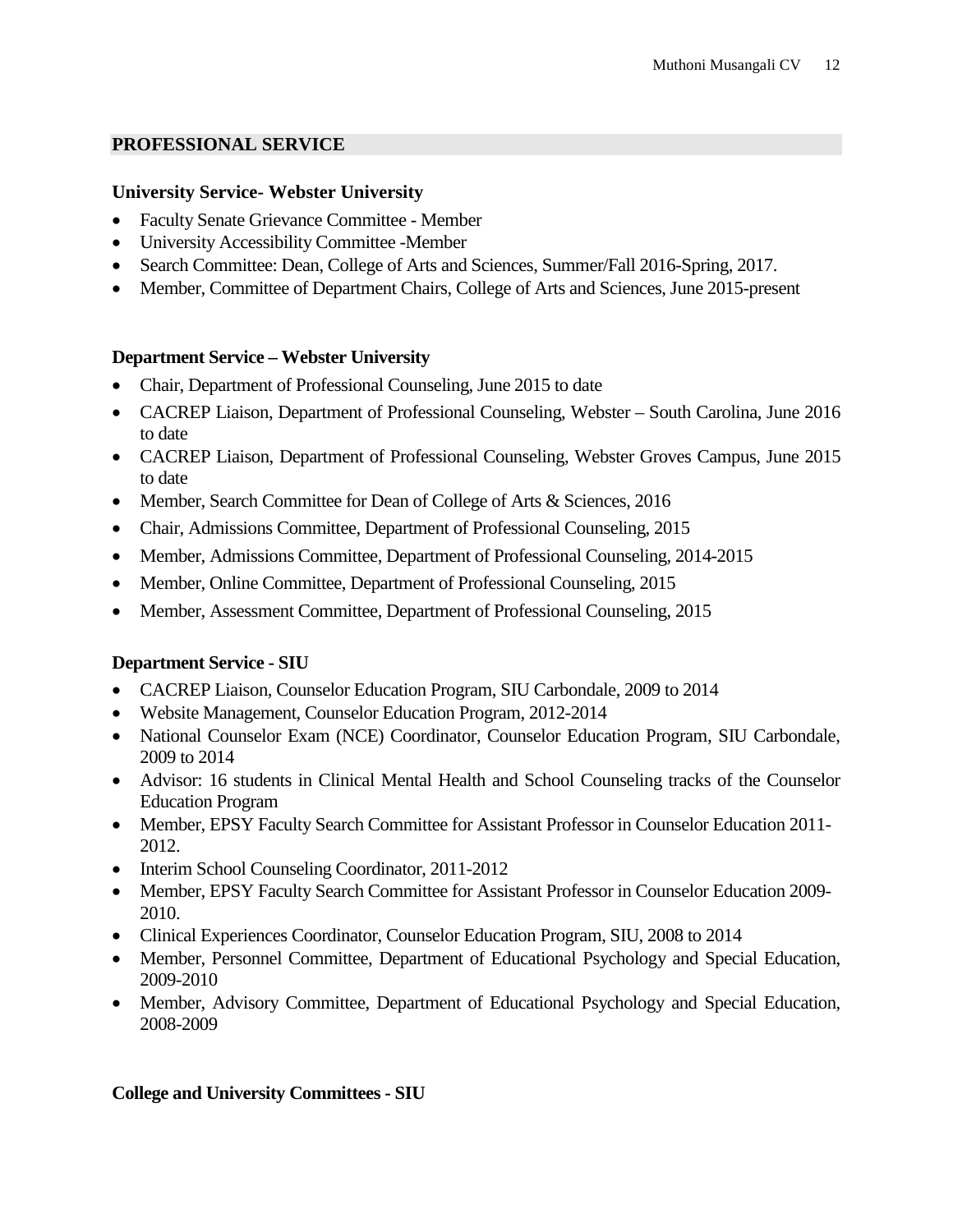- Member, Search Committee: Recruitment and Retention Coordinator, COEHS, Spring/Summer 2013.
- Member, University-Wide Retention Committee, 2012 to 2013
- Member, Search Committee: Chief Academic Advisor, COEHS, Summer 2012.
- Member, Search Committee: Clinical Director, SIUC Clinical Center, Spring 2012.
- Member, Search Committee: Career Advisor, SIUC Career Center, Fall 2011, Spring 2012
- Member, Unit Accreditation Coordinating Council (UACC), 2011 to 2012
- Member, College Advisory Committee, College of Education and Human Services, 2010-2012
- Member, Faculty Senate Elections Committee, 2010-2011

#### **Membership in Professional Associations**

- American Counseling Association (ACA)
- Association for Counselor Education and Supervision (ACES)
- Association for Assessment and Research in Counseling (AARC)
- North Central Association for Counselor Education and Supervision (NCACES)

## **Offices Held and Honors Awarded in Professional Associations**

- University Women Professional Advancement Travel Award, SIUC, 2011. \$240
- Student Representative, International Committee of the American Counseling Association, 2006- 2007
- Committee Member, Holmes Scholars Selection Committee, University of Central Florida, 2004- 2007
- Vice President, Counselor Education Doctoral Students Association, University of Central Florida, 2005-2006
- Franklyn Williams Eagle Spirit Award, National Holmes Partnership, 2006 *Criteria include: Demonstration of excellence, leadership, scholarship, collaboration, and mentoring*
- Holmes Scholar, University of Central Florida, 2003-2006
- Toni Jennings Scholar, University of Central Florida, 2004-2006
- University of Central Florida Pete Fischer Graduate Scholarship, 2005. \$600
- University of Central Florida Merit Fellowship Award, 2004. \$1,000
- University of Central Florida Graduate Travel Award, 2004. \$800
- Member, Association for International Schools in Africa (AISA) Website Review Committee, 2004-2005
- Committee Member, Community Counseling Research Planning Committee, 2004-2006 Counselor Education Program, University of Central Florida
- Committee Member, Doctoral and Masters Student Selection Committee, Counselor Education Program, 2004 -2006
- Chair, Mental Health Committee, Chi Sigma Iota, University of Central Florida Chapter, 2004- 2006
- Student Representative, Grades Appeal Committee, University of Central Florida, 2005
- Association for Multicultural Counseling & Development(AMCD) Mentee**,** 2003- 2004
- Chi Sigma Iota Fellowship, 2003. \$300
- Outstanding Graduate Student Award, Heidelberg College, Ohio, 2003